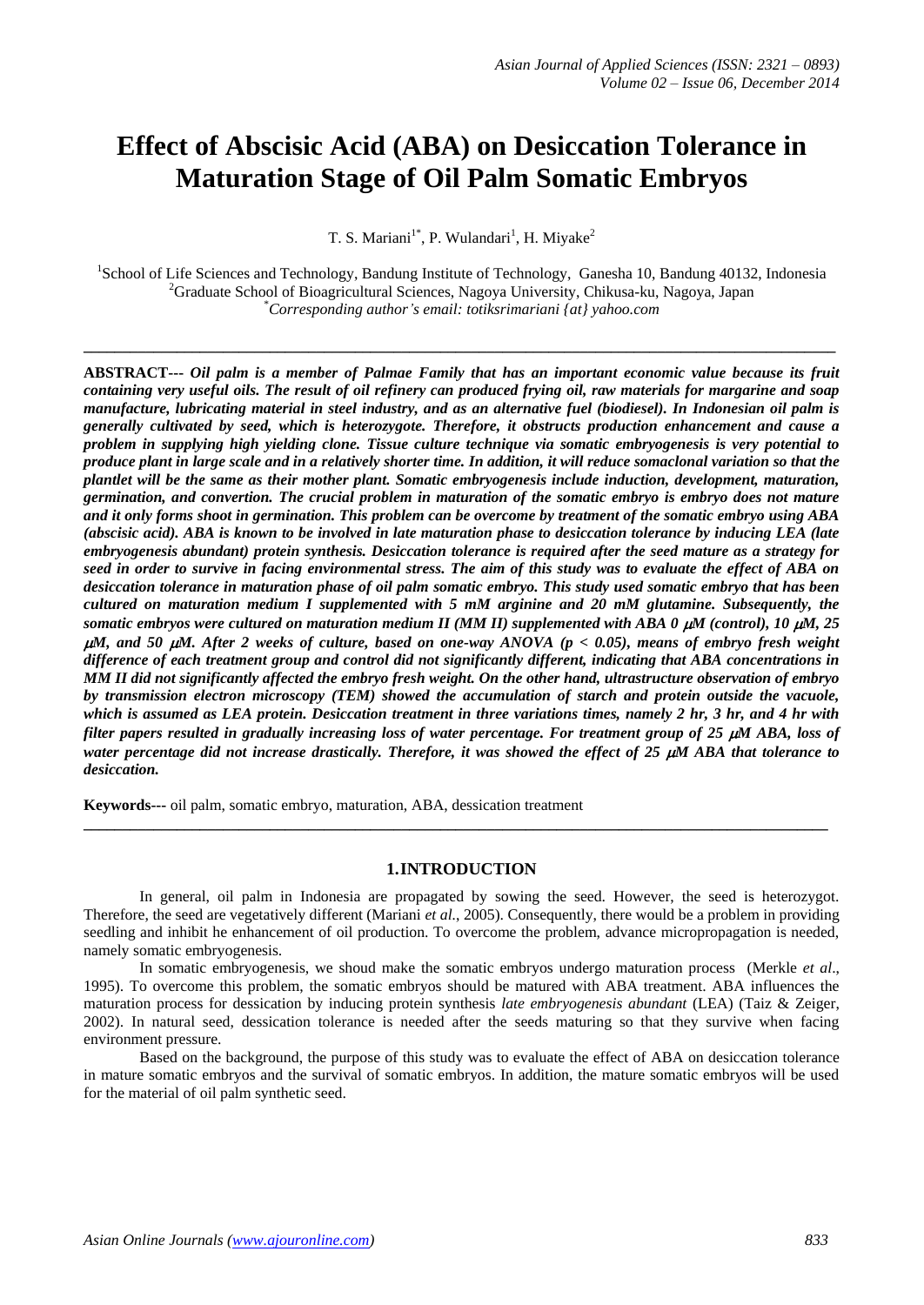# **2.MATERIAL AND METHOD**

#### *2.1. Material*

The material used in this study is the somatic embryos of oil palm that has been maturing in maturation medium I (MM I) containing 5 mM arginine and 20 mM glutamine for 3 weeks (Mariani et al., 2014).

## *2.2. Methods*

#### 1. Final maturation

The somatic embryos in MM I were subcultured into maturation medium II (MM II) containing ABA 0  $\mu$ M (control),  $10\mu$ M, 25  $\mu$ M, dan 50  $\mu$ M. Previously, the embryos were weighed (initial fresh weight). The incubation room was  $25^{\circ}$ C, 12 hrs photoperiod for 2 weeks. selama 2 minggu.

#### 2. Transmission electron microscopy

Samples were prefixed in 0.1 M cacodylate buffer pH 7.2 containing 5% glutaraldehyde for 24 hr rinsed 3 times in the same buffer, postfixed in 2% osmium tetroxide in cacodylate buffer for 12 hr, rinsed in the same buffer once and distilled water twice, and gradually in an alcohol series, all at  $4^{\circ}$ C.

The samples were then infiltrated and embedded with Spurr's resin at room temperature. The embedded samples were polymerized in an oven at  $70^{\circ}$ C for 24 hr.

Ultrathin sections were made with an ultramicrotome at a thickness of 70-90 nm.These sections were stained using aqueous 2% uranyl acetate for 30 min, and with lead citrate for 10 min.

#### 3. Desiccation tolerance.

The somatic embryos in MM II were desiccated by using filter paper. There were 3 groups, first group (desiccated for 2 hr). Second group (desiccated for 3 hr), third group (dessicated for 4 hr.). Previously, the somatic embryos were weighed (final gresh weigh). After desiccating, the somatic embryos were weighed (dry weight).

# **3.RESULT AND DISCUSSION**

The visual observation of somatic embryos on MM II medium was increasing the weight and size. The initial size was 1-2 mm and thefinal size is 2-4 mm. The colour of embryos were white and fresh.



**Figure 4.1** The avarage of fresh weight (initial and final) of oil palm somatic embryos on MM II Note : FW = fresh weight

Based on *one-way* ANOVA *Post Hoc Test* LSD (p < 0.05), control and the three treatment of ABA shows that avarage fresh weight of embryos were not significantly increased (Fig. 4.1.). It means that the concentration of ABA was notsignificantly effected on final fresh weight.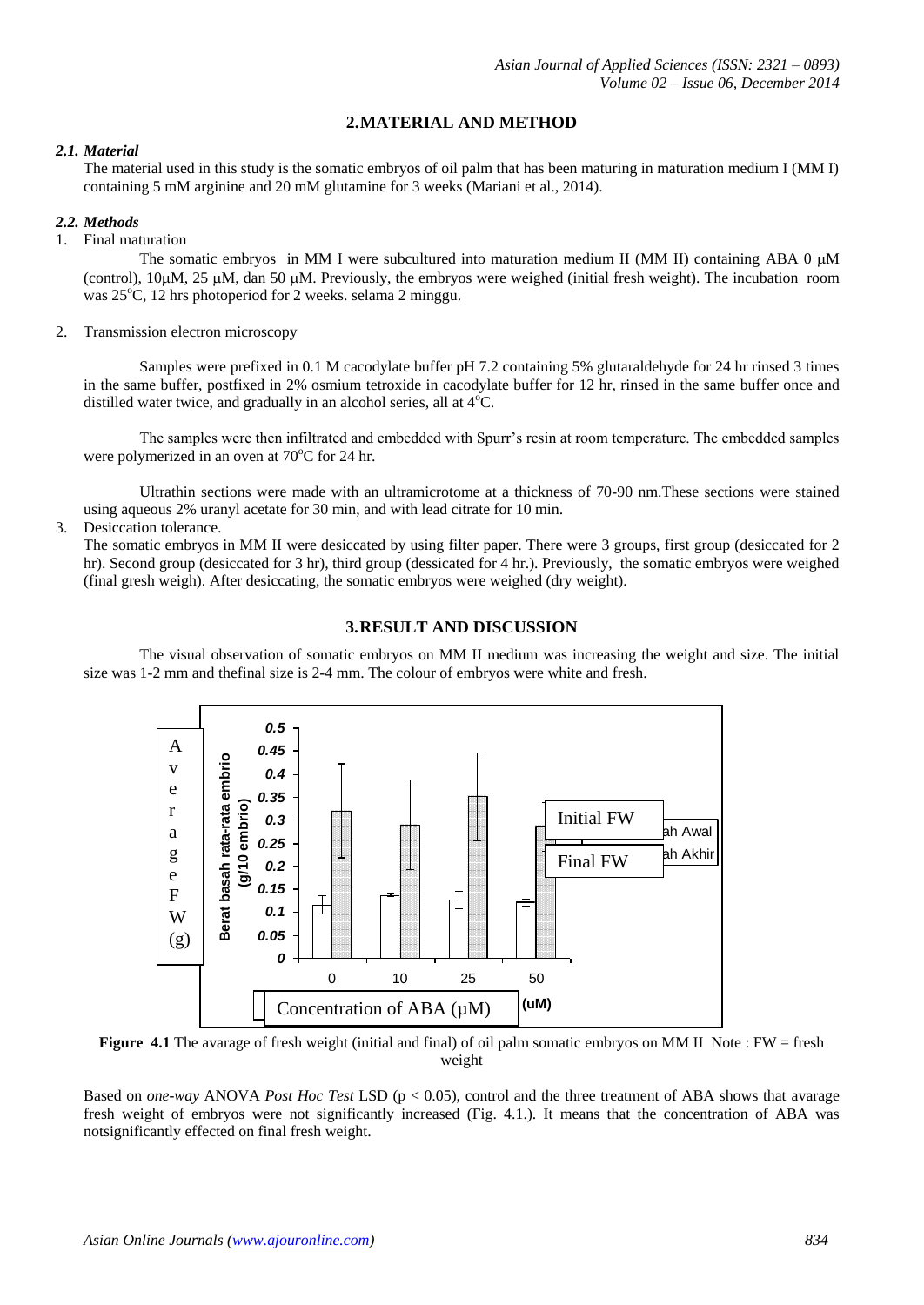ABA did not increase the frsh weight of somatic embryos. It is assumed that ABA induced the synthesis of protein during maturation of embryos, namely late embryogenesis abundant (LEA) protein. Figure 4.2. shows protein and



**Figure 4.2** Accumulation of starch and protein in mature somatic embryo of oil palm. Note : pa = starch, pr= protein.

Regarding dessication tolerance, control embryo percentage of transpired water 23,85%. In 25  $\mu$ M ABA, the transpired water increasing but stabil, 27%, 32%, 44% during 2,3,4 hrs respectively. Figure 4.3. shows the transpired water during desiccation. It means that the somatic embryo in 25  $\mu$ M ABA was desiccation tolerance.



**Figure 4.3.** Transpired water during dessication treatment in somatic embryos of oil palm.

Bertossi *et al.* (2001) revealed that ABA significantly increasing tolerance of embryo on desiccation speed. In alfalfa somatic embryo, almost 90 to 100% embryos germinated into plantlet after ABA treatment. (Gray & Purohit, 1991).

According to Nedeva & Nikolova (1997), ABA has a function to regulate gene expression for synthesizing LEA protein. The function of LEA protein is to protect seed so that dessication tolerance. In somatic embryo, dessication treatment is applied for avoiding early germination. Therefore, the plantlet became vigour. (Bhojwani & Soh, 1999).

#### **4.CONCLUSION**

From the result and discussion, we conclude as follows:

- 1. The ultrastructure of oil palm somatic embryo in maturation stage showed the accumulation of protein and starch when observed by transmission electron microscopy.
- 2. The optimum concentration of ABA for desiccation tolerance was 25  $\mu$ M.